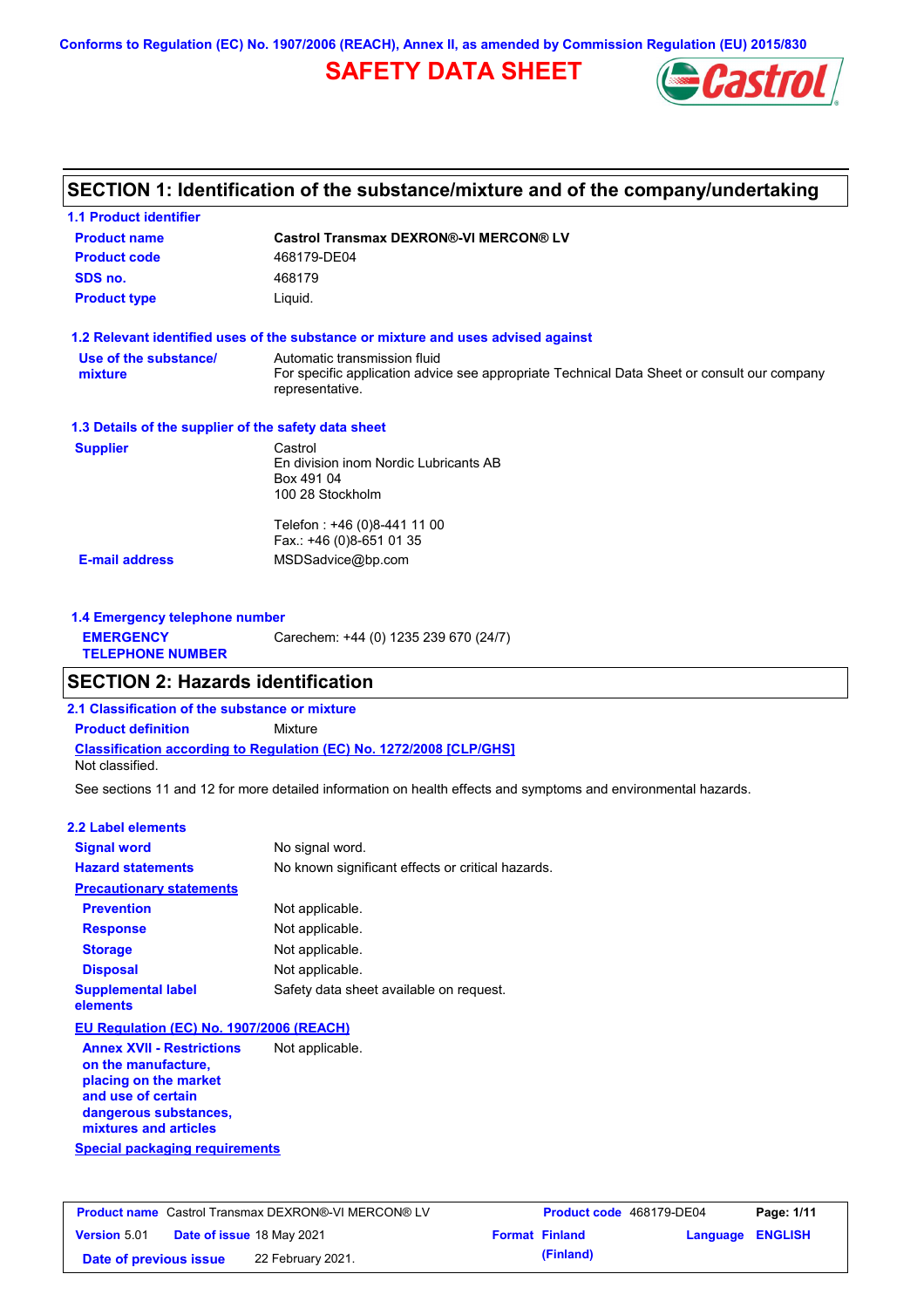## **SECTION 2: Hazards identification**

| <b>Containers to be fitted</b><br>with child-resistant<br>fastenings | Not applicable.                                                                                               |
|----------------------------------------------------------------------|---------------------------------------------------------------------------------------------------------------|
| <b>Tactile warning of danger</b>                                     | Not applicable.                                                                                               |
| 2.3 Other hazards                                                    |                                                                                                               |
| <b>Results of PBT and vPvB</b><br>assessment                         | Product does not meet the criteria for PBT or vPvB according to Regulation (EC) No. 1907/2006.<br>Annex XIII. |
| <b>Product meets the criteria</b>                                    | This mixture does not contain any substances that are assessed to be a PBT or a vPvB.                         |

**for PBT or vPvB according to Regulation (EC) No. 1907/2006, Annex XIII**

## **SECTION 3: Composition/information on ingredients**

**Mixture** 

### **3.2 Mixtures**

**Product definition**

Highly refined base oil (IP 346 DMSO extract < 3%). Proprietary performance additives.

| <b>Product/ingredient</b><br>name                                                                                                                                                                                                                                       | <b>Identifiers</b>                                                                             | $\frac{9}{6}$ | <b>Regulation (EC) No.</b><br>1272/2008 [CLP] | <b>Type</b> |
|-------------------------------------------------------------------------------------------------------------------------------------------------------------------------------------------------------------------------------------------------------------------------|------------------------------------------------------------------------------------------------|---------------|-----------------------------------------------|-------------|
| Distillates (petroleum), hydrotreated<br>heavy paraffinic                                                                                                                                                                                                               | REACH #: 01-2119484627-25 ≥50 - ≤75<br>EC: 265-157-1<br>CAS: 64742-54-7<br>Index: 649-467-00-8 |               | Not classified.                               | $[2]$       |
| Distillates (petroleum), hydrotreated<br>light paraffinic                                                                                                                                                                                                               | REACH #: 01-2119487077-29<br>EC: 265-158-7<br>CAS: 64742-55-8<br>Index: 649-468-00-3           | ≥25 - ≤50     | Asp. Tox. 1, H304                             | [1] [2]     |
| 2-Propenoic acid, 2-methyl-, butyl<br>ester, polymer with N-[3-<br>(dimethylamino)propyl]-2-methyl-<br>2-propenamide, dodecyl 2-methyl-<br>2-propenoate, eicosyl 2-methyl-<br>2-propenoate, hexadecyl 2-methyl-<br>2-propenoate and octadecyl 2-methyl-<br>2-propenoate | CAS: 176487-46-0                                                                               | $\leq$ 3      | Eye Irrit. 2, H319                            | $[1]$       |
| Lubricating oils (petroleum), C15-30,<br>hydrotreated neutral oil-based                                                                                                                                                                                                 | REACH #: 01-2119474878-16 ≤3<br>EC: 276-737-9<br>CAS: 72623-86-0<br>Index: 649-482-00-X        |               | Asp. Tox. 1, H304                             | [1] [2]     |
| 2,5-Pyrrolidinedione, 3-C18-24-alkenyl<br>derivs.                                                                                                                                                                                                                       | EC: 295-099-2<br>CAS: 91783-21-0                                                               | ≤3            | Aquatic Chronic 4, H413                       | $[1]$       |
| Distillates (petroleum), hydrotreated<br>light paraffinic                                                                                                                                                                                                               | REACH #: 01-2119487077-29<br>EC: 265-158-7<br>CAS: 64742-55-8<br>Index: 649-468-00-3           | -≤3           | Not classified.                               | $[2]$       |
|                                                                                                                                                                                                                                                                         |                                                                                                |               |                                               |             |

**See Section 16 for the full text of the H statements declared above.**

### **Type**

[1] Substance classified with a health or environmental hazard

[2] Substance with a workplace exposure limit

[3] Substance meets the criteria for PBT according to Regulation (EC) No. 1907/2006, Annex XIII

[4] Substance meets the criteria for vPvB according to Regulation (EC) No. 1907/2006, Annex XIII

[5] Substance of equivalent concern

[6] Additional disclosure due to company policy

Occupational exposure limits, if available, are listed in Section 8.

|                        | <b>Product name</b> Castrol Transmax DEXRON®-VI MERCON® LV | <b>Product code</b> 468179-DE04 |                         | Page: 2/11 |
|------------------------|------------------------------------------------------------|---------------------------------|-------------------------|------------|
| <b>Version 5.01</b>    | Date of issue 18 May 2021                                  | <b>Format Finland</b>           | <b>Language ENGLISH</b> |            |
| Date of previous issue | 22 February 2021.                                          | (Finland)                       |                         |            |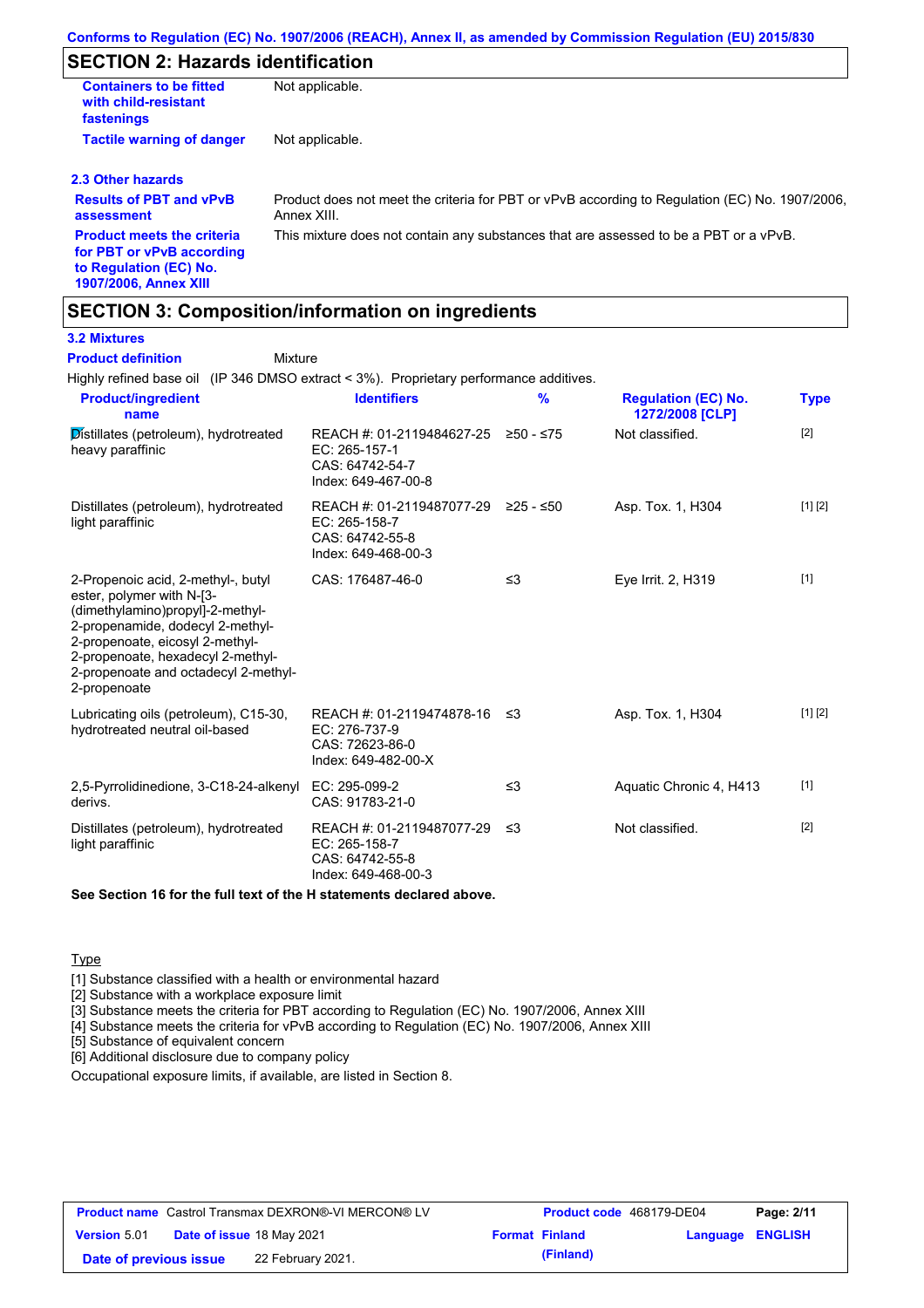## **SECTION 4: First aid measures**

| 4.1 Description of first aid measures |                                                                                                                                                                                                                                                                |  |  |  |  |
|---------------------------------------|----------------------------------------------------------------------------------------------------------------------------------------------------------------------------------------------------------------------------------------------------------------|--|--|--|--|
| Eye contact                           | In case of contact, immediately flush eyes with plenty of water for at least 15 minutes. Eyelids<br>should be held away from the eyeball to ensure thorough rinsing. Check for and remove any<br>contact lenses. Get medical attention if irritation develops. |  |  |  |  |
| <b>Skin contact</b>                   | Flush contaminated skin with plenty of water. Remove contaminated clothing and shoes.<br>Wash clothing before reuse. Clean shoes thoroughly before reuse. Get medical attention if<br>irritation develops.                                                     |  |  |  |  |
| <b>Inhalation</b>                     | If inhaled, remove to fresh air. In case of inhalation of decomposition products in a fire,<br>symptoms may be delayed. The exposed person may need to be kept under medical<br>surveillance for 48 hours. Get medical attention if symptoms occur.            |  |  |  |  |
| <b>Ingestion</b>                      | Do not induce vomiting unless directed to do so by medical personnel. Get medical attention if<br>symptoms occur.                                                                                                                                              |  |  |  |  |
| <b>Protection of first-aiders</b>     | No action shall be taken involving any personal risk or without suitable training.                                                                                                                                                                             |  |  |  |  |

### **4.2 Most important symptoms and effects, both acute and delayed**

See Section 11 for more detailed information on health effects and symptoms.

| <b>Potential acute health effects</b> |                                                                                                                     |
|---------------------------------------|---------------------------------------------------------------------------------------------------------------------|
| <b>Inhalation</b>                     | Exposure to decomposition products may cause a health hazard. Serious effects may be<br>delayed following exposure. |
| <b>Ingestion</b>                      | No known significant effects or critical hazards.                                                                   |
| <b>Skin contact</b>                   | No known significant effects or critical hazards.                                                                   |
| Eye contact                           | No known significant effects or critical hazards.                                                                   |
|                                       | Delayed and immediate effects as well as chronic effects from short and long-term exposure                          |
| <b>Inhalation</b>                     | Overexposure to the inhalation of airborne droplets or aerosols may cause irritation of the<br>respiratory tract.   |
| <b>Ingestion</b>                      | Ingestion of large quantities may cause nausea and diarrhoea.                                                       |
| <b>Skin contact</b>                   | Prolonged or repeated contact can defat the skin and lead to irritation and/or dermatitis.                          |
| Eye contact                           | Potential risk of transient stinging or redness if accidental eye contact occurs.                                   |
|                                       |                                                                                                                     |

#### **4.3 Indication of any immediate medical attention and special treatment needed**

**Notes to physician** Treatment should in general be symptomatic and directed to relieving any effects. In case of inhalation of decomposition products in a fire, symptoms may be delayed. The exposed person may need to be kept under medical surveillance for 48 hours.

# **SECTION 5: Firefighting measures**

| 5.1 Extinguishing media                                                                                                                                                                                 |                                                                                                                                                                                                                                                                                                                                                                   |  |  |  |  |
|---------------------------------------------------------------------------------------------------------------------------------------------------------------------------------------------------------|-------------------------------------------------------------------------------------------------------------------------------------------------------------------------------------------------------------------------------------------------------------------------------------------------------------------------------------------------------------------|--|--|--|--|
| In case of fire, use foam, dry chemical or carbon dioxide extinguisher or spray.<br><b>Suitable extinguishing</b><br>media                                                                              |                                                                                                                                                                                                                                                                                                                                                                   |  |  |  |  |
| <b>Unsuitable extinguishing</b><br>media                                                                                                                                                                | Do not use water jet. The use of a water jet may cause the fire to spread by splashing the<br>burning product.                                                                                                                                                                                                                                                    |  |  |  |  |
| 5.2 Special hazards arising from the substance or mixture                                                                                                                                               |                                                                                                                                                                                                                                                                                                                                                                   |  |  |  |  |
| <b>Hazards from the</b><br>substance or mixture                                                                                                                                                         | In a fire or if heated, a pressure increase will occur and the container may burst.                                                                                                                                                                                                                                                                               |  |  |  |  |
| <b>Hazardous combustion</b><br>Combustion products may include the following:<br>carbon oxides (CO, CO <sub>2</sub> ) (carbon monoxide, carbon dioxide)<br>products<br>nitrogen oxides (NO, $NO2$ etc.) |                                                                                                                                                                                                                                                                                                                                                                   |  |  |  |  |
| 5.3 Advice for firefighters                                                                                                                                                                             |                                                                                                                                                                                                                                                                                                                                                                   |  |  |  |  |
| <b>Special precautions for</b><br>fire-fighters                                                                                                                                                         | No action shall be taken involving any personal risk or without suitable training. Promptly<br>isolate the scene by removing all persons from the vicinity of the incident if there is a fire.                                                                                                                                                                    |  |  |  |  |
| <b>Special protective</b><br>equipment for fire-fighters                                                                                                                                                | Fire-fighters should wear appropriate protective equipment and self-contained breathing<br>apparatus (SCBA) with a full face-piece operated in positive pressure mode. Clothing for fire-<br>fighters (including helmets, protective boots and gloves) conforming to European standard EN<br>469 will provide a basic level of protection for chemical incidents. |  |  |  |  |

|                        | <b>Product name</b> Castrol Transmax DEXRON®-VI MERCON® LV | <b>Product code</b> 468179-DE04 |                  | Page: 3/11 |
|------------------------|------------------------------------------------------------|---------------------------------|------------------|------------|
| <b>Version 5.01</b>    | <b>Date of issue 18 May 2021</b>                           | <b>Format Finland</b>           | Language ENGLISH |            |
| Date of previous issue | 22 February 2021.                                          | (Finland)                       |                  |            |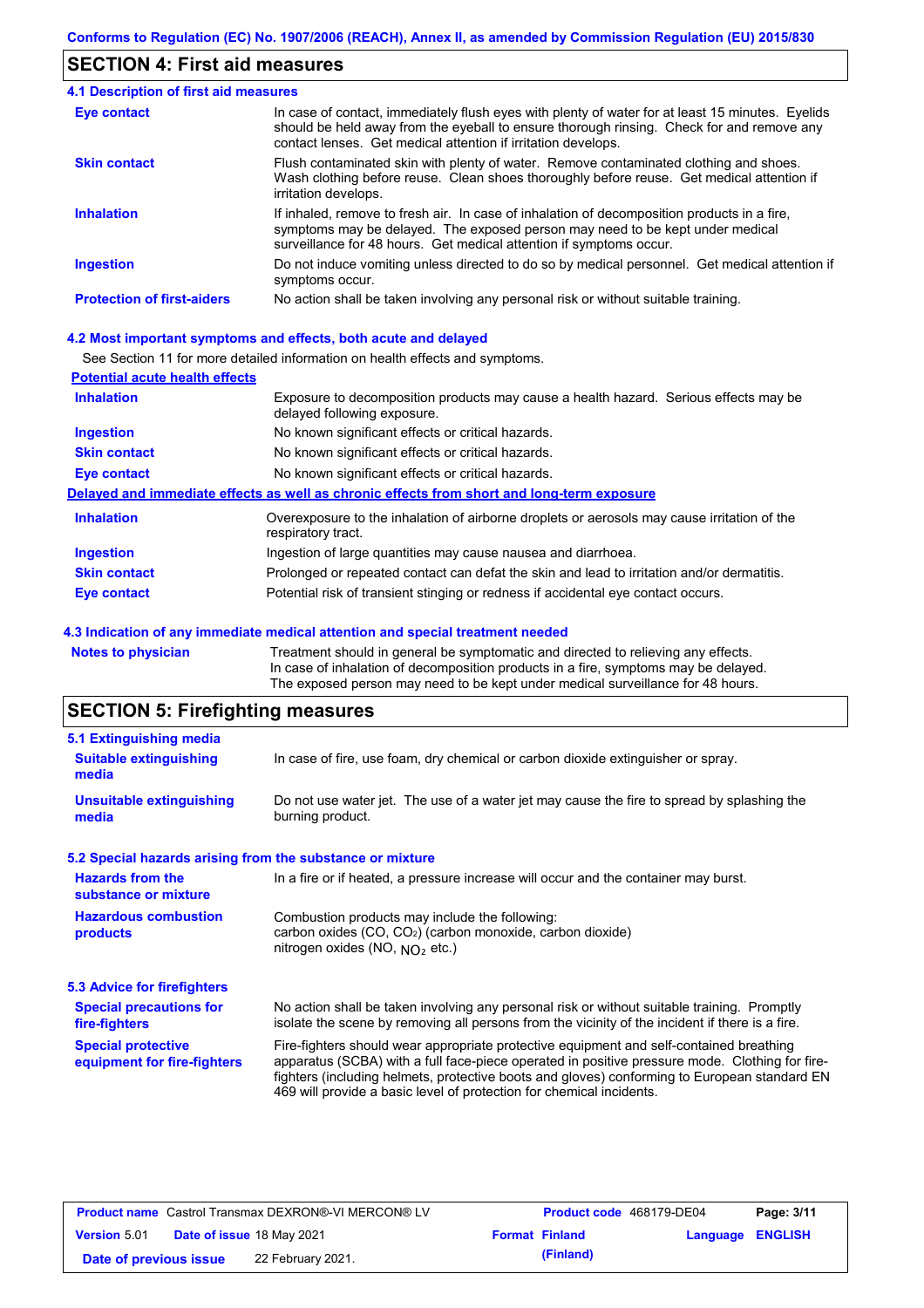## **SECTION 6: Accidental release measures**

|                                                          | 6.1 Personal precautions, protective equipment and emergency procedures                                                                                                                                                                                                                                                                                                                        |
|----------------------------------------------------------|------------------------------------------------------------------------------------------------------------------------------------------------------------------------------------------------------------------------------------------------------------------------------------------------------------------------------------------------------------------------------------------------|
| For non-emergency<br>personnel                           | No action shall be taken involving any personal risk or without suitable training. Evacuate<br>surrounding areas. Keep unnecessary and unprotected personnel from entering. Do not touch<br>or walk through spilt material. Floors may be slippery; use care to avoid falling. Put on<br>appropriate personal protective equipment.                                                            |
| For emergency responders                                 | If specialised clothing is required to deal with the spillage, take note of any information in<br>Section 8 on suitable and unsuitable materials. See also the information in "For non-<br>emergency personnel".                                                                                                                                                                               |
| <b>6.2 Environmental</b><br>precautions                  | Avoid dispersal of spilt material and runoff and contact with soil, waterways, drains and sewers.<br>Inform the relevant authorities if the product has caused environmental pollution (sewers,<br>waterways, soil or air).                                                                                                                                                                    |
| 6.3 Methods and material for containment and cleaning up |                                                                                                                                                                                                                                                                                                                                                                                                |
| <b>Small spill</b>                                       | Stop leak if without risk. Move containers from spill area. Absorb with an inert material and<br>place in an appropriate waste disposal container. Dispose of via a licensed waste disposal<br>contractor.                                                                                                                                                                                     |
| <b>Large spill</b>                                       | Stop leak if without risk. Move containers from spill area. Prevent entry into sewers, water<br>courses, basements or confined areas. Contain and collect spillage with non-combustible,<br>absorbent material e.g. sand, earth, vermiculite or diatomaceous earth and place in container<br>for disposal according to local regulations. Dispose of via a licensed waste disposal contractor. |
| 6.4 Reference to other<br><b>sections</b>                | See Section 1 for emergency contact information.<br>See Section 5 for firefighting measures.<br>See Section 8 for information on appropriate personal protective equipment.<br>See Section 12 for environmental precautions.<br>See Section 13 for additional waste treatment information.                                                                                                     |

# **SECTION 7: Handling and storage**

| 7.1 Precautions for safe handling                                             |                                                                                                                                                                                                                                                                                                                                                                                                                                                                                          |
|-------------------------------------------------------------------------------|------------------------------------------------------------------------------------------------------------------------------------------------------------------------------------------------------------------------------------------------------------------------------------------------------------------------------------------------------------------------------------------------------------------------------------------------------------------------------------------|
| <b>Protective measures</b>                                                    | Put on appropriate personal protective equipment.                                                                                                                                                                                                                                                                                                                                                                                                                                        |
| <b>Advice on general</b><br>occupational hygiene                              | Eating, drinking and smoking should be prohibited in areas where this material is handled.<br>stored and processed. Wash thoroughly after handling. Remove contaminated clothing and<br>protective equipment before entering eating areas. See also Section 8 for additional<br>information on hygiene measures.                                                                                                                                                                         |
| 7.2 Conditions for safe<br>storage, including any<br><i>incompatibilities</i> | Store in accordance with local requiations. Store in a dry, cool and well-ventilated area, away<br>from incompatible materials (see Section 10). Keep away from heat and direct sunlight. Keep<br>container tightly closed and sealed until ready for use. Containers that have been opened must<br>be carefully resealed and kept upright to prevent leakage. Store and use only in equipment/<br>containers designed for use with this product. Do not store in unlabelled containers. |
| 7.3 Specific end use(s)                                                       |                                                                                                                                                                                                                                                                                                                                                                                                                                                                                          |

**Recommendations**

See section 1.2 and Exposure scenarios in annex, if applicable.

## **SECTION 8: Exposure controls/personal protection**

### **8.1 Control parameters**

| <b>Occupational exposure limits</b>                                     |                                                                                                                                                                                                                                                      |
|-------------------------------------------------------------------------|------------------------------------------------------------------------------------------------------------------------------------------------------------------------------------------------------------------------------------------------------|
| <b>Product/ingredient name</b>                                          | <b>Exposure limit values</b>                                                                                                                                                                                                                         |
| Distillates (petroleum), hydrotreated heavy paraffinic                  | Institute of Occupational Health, Ministry of Social Affairs (Finland).<br>TWA: 5 mg/m <sup>3</sup> 8 hours. Issued/Revised: 12/2011 Form: Mist                                                                                                      |
| Distillates (petroleum), hydrotreated light paraffinic                  | Institute of Occupational Health, Ministry of Social Affairs (Finland).<br>TWA: 5 mg/m <sup>3</sup> 8 hours. Issued/Revised: 12/2011 Form: Mist                                                                                                      |
| Lubricating oils (petroleum), C15-30, hydrotreated<br>neutral oil-based | Institute of Occupational Health, Ministry of Social Affairs (Finland).                                                                                                                                                                              |
|                                                                         | TWA: 5 mg/m <sup>3</sup> 8 hours. Issued/Revised: 12/2011 Form: Mist                                                                                                                                                                                 |
| Distillates (petroleum), hydrotreated light paraffinic                  | Institute of Occupational Health, Ministry of Social Affairs (Finland).<br>TWA: 5 mg/m <sup>3</sup> 8 hours. Issued/Revised: 12/2011 Form: Mist                                                                                                      |
| quidance only.                                                          | Whilst specific OELs for certain components may be shown in this section, other components may be present in any mist,<br>vapour or dust produced. Therefore, the specific OELs may not be applicable to the product as a whole and are provided for |
|                                                                         |                                                                                                                                                                                                                                                      |

|                        | <b>Product name</b> Castrol Transmax DEXRON®-VI MERCON® LV | <b>Product code</b> 468179-DE04 |                  | Page: 4/11 |
|------------------------|------------------------------------------------------------|---------------------------------|------------------|------------|
| <b>Version 5.01</b>    | <b>Date of issue 18 May 2021</b>                           | <b>Format Finland</b>           | Language ENGLISH |            |
| Date of previous issue | 22 February 2021.                                          | (Finland)                       |                  |            |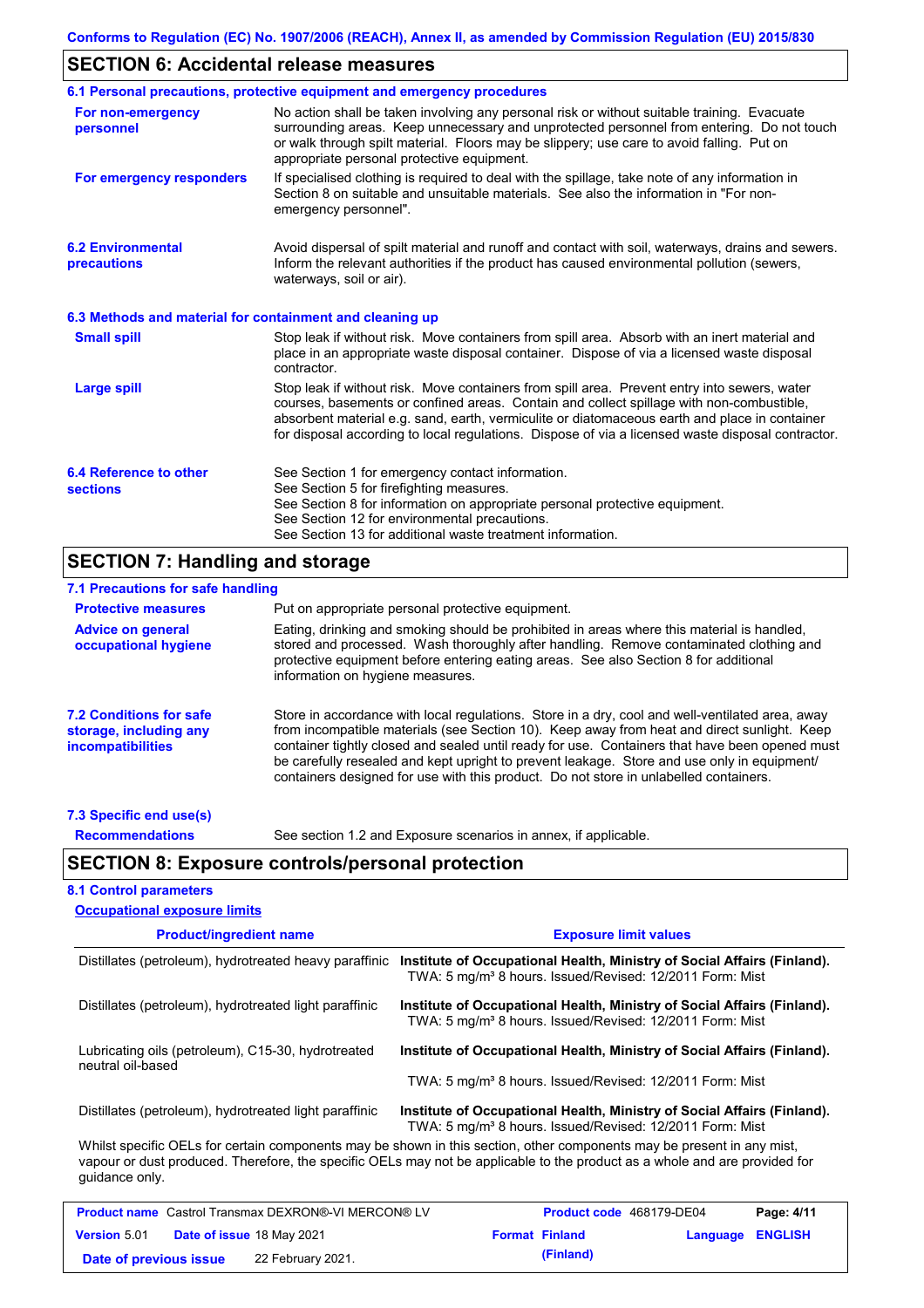# **SECTION 8: Exposure controls/personal protection**

| <b>Recommended monitoring</b><br>procedures                    | If this product contains ingredients with exposure limits, personal, workplace atmosphere or<br>biological monitoring may be required to determine the effectiveness of the ventilation or other<br>control measures and/or the necessity to use respiratory protective equipment. Reference<br>should be made to monitoring standards, such as the following: European Standard EN 689<br>(Workplace atmospheres - Guidance for the assessment of exposure by inhalation to chemical<br>agents for comparison with limit values and measurement strategy) European Standard EN<br>14042 (Workplace atmospheres - Guide for the application and use of procedures for the<br>assessment of exposure to chemical and biological agents) European Standard EN 482<br>(Workplace atmospheres - General requirements for the performance of procedures for the<br>measurement of chemical agents) Reference to national guidance documents for methods for<br>the determination of hazardous substances will also be required. |                          |                  |            |
|----------------------------------------------------------------|----------------------------------------------------------------------------------------------------------------------------------------------------------------------------------------------------------------------------------------------------------------------------------------------------------------------------------------------------------------------------------------------------------------------------------------------------------------------------------------------------------------------------------------------------------------------------------------------------------------------------------------------------------------------------------------------------------------------------------------------------------------------------------------------------------------------------------------------------------------------------------------------------------------------------------------------------------------------------------------------------------------------------|--------------------------|------------------|------------|
| <b>Derived No Effect Level</b><br>No DNELs/DMELs available.    |                                                                                                                                                                                                                                                                                                                                                                                                                                                                                                                                                                                                                                                                                                                                                                                                                                                                                                                                                                                                                            |                          |                  |            |
| <b>Predicted No Effect Concentration</b><br>No PNECs available |                                                                                                                                                                                                                                                                                                                                                                                                                                                                                                                                                                                                                                                                                                                                                                                                                                                                                                                                                                                                                            |                          |                  |            |
| <b>8.2 Exposure controls</b>                                   |                                                                                                                                                                                                                                                                                                                                                                                                                                                                                                                                                                                                                                                                                                                                                                                                                                                                                                                                                                                                                            |                          |                  |            |
| <b>Appropriate engineering</b><br><b>controls</b>              | Provide exhaust ventilation or other engineering controls to keep the relevant airborne<br>concentrations below their respective occupational exposure limits.<br>All activities involving chemicals should be assessed for their risks to health, to ensure<br>exposures are adequately controlled. Personal protective equipment should only be considered<br>after other forms of control measures (e.g. engineering controls) have been suitably evaluated.<br>Personal protective equipment should conform to appropriate standards, be suitable for use, be<br>kept in good condition and properly maintained.<br>Your supplier of personal protective equipment should be consulted for advice on selection and<br>appropriate standards. For further information contact your national organisation for standards.<br>The final choice of protective equipment will depend upon a risk assessment. It is important to<br>ensure that all items of personal protective equipment are compatible.                    |                          |                  |            |
| <b>Individual protection measures</b>                          |                                                                                                                                                                                                                                                                                                                                                                                                                                                                                                                                                                                                                                                                                                                                                                                                                                                                                                                                                                                                                            |                          |                  |            |
| <b>Hygiene measures</b>                                        | Wash hands, forearms and face thoroughly after handling chemical products, before eating,<br>smoking and using the lavatory and at the end of the working period. Ensure that eyewash<br>stations and safety showers are close to the workstation location.                                                                                                                                                                                                                                                                                                                                                                                                                                                                                                                                                                                                                                                                                                                                                                |                          |                  |            |
| <b>Respiratory protection</b>                                  | In case of insufficient ventilation, wear suitable respiratory equipment.<br>The correct choice of respiratory protection depends upon the chemicals being handled, the<br>conditions of work and use, and the condition of the respiratory equipment. Safety procedures<br>should be developed for each intended application. Respiratory protection equipment should<br>therefore be chosen in consultation with the supplier/manufacturer and with a full assessment<br>of the working conditions.                                                                                                                                                                                                                                                                                                                                                                                                                                                                                                                      |                          |                  |            |
| <b>Eye/face protection</b>                                     | Safety glasses with side shields.                                                                                                                                                                                                                                                                                                                                                                                                                                                                                                                                                                                                                                                                                                                                                                                                                                                                                                                                                                                          |                          |                  |            |
| <b>Skin protection</b>                                         |                                                                                                                                                                                                                                                                                                                                                                                                                                                                                                                                                                                                                                                                                                                                                                                                                                                                                                                                                                                                                            |                          |                  |            |
| <b>Hand protection</b>                                         | <b>General Information:</b>                                                                                                                                                                                                                                                                                                                                                                                                                                                                                                                                                                                                                                                                                                                                                                                                                                                                                                                                                                                                |                          |                  |            |
|                                                                | Because specific work environments and material handling practices vary, safety procedures<br>should be developed for each intended application. The correct choice of protective gloves<br>depends upon the chemicals being handled, and the conditions of work and use. Most gloves<br>provide protection for only a limited time before they must be discarded and replaced (even the<br>best chemically resistant gloves will break down after repeated chemical exposures).<br>Gloves should be chosen in consultation with the supplier / manufacturer and taking account of                                                                                                                                                                                                                                                                                                                                                                                                                                         |                          |                  |            |
|                                                                | a full assessment of the working conditions.                                                                                                                                                                                                                                                                                                                                                                                                                                                                                                                                                                                                                                                                                                                                                                                                                                                                                                                                                                               |                          |                  |            |
|                                                                | Recommended: Nitrile gloves.<br><b>Breakthrough time:</b>                                                                                                                                                                                                                                                                                                                                                                                                                                                                                                                                                                                                                                                                                                                                                                                                                                                                                                                                                                  |                          |                  |            |
|                                                                | Breakthrough time data are generated by glove manufacturers under laboratory test conditions<br>and represent how long a glove can be expected to provide effective permeation resistance. It<br>is important when following breakthrough time recommendations that actual workplace<br>conditions are taken into account. Always consult with your glove supplier for up-to-date<br>technical information on breakthrough times for the recommended glove type.<br>Our recommendations on the selection of gloves are as follows:                                                                                                                                                                                                                                                                                                                                                                                                                                                                                         |                          |                  |            |
|                                                                | Continuous contact:                                                                                                                                                                                                                                                                                                                                                                                                                                                                                                                                                                                                                                                                                                                                                                                                                                                                                                                                                                                                        |                          |                  |            |
|                                                                | Gloves with a minimum breakthrough time of 240 minutes, or >480 minutes if suitable gloves<br>can be obtained.<br>If suitable gloves are not available to offer that level of protection, gloves with shorter<br>breakthrough times may be acceptable as long as appropriate glove maintenance and                                                                                                                                                                                                                                                                                                                                                                                                                                                                                                                                                                                                                                                                                                                         |                          |                  |            |
| <b>Product name</b> Castrol Transmax DEXRON®-VI MERCON® LV     |                                                                                                                                                                                                                                                                                                                                                                                                                                                                                                                                                                                                                                                                                                                                                                                                                                                                                                                                                                                                                            | Product code 468179-DE04 |                  | Page: 5/11 |
| <b>Version 5.01</b><br>Date of issue 18 May 2021               |                                                                                                                                                                                                                                                                                                                                                                                                                                                                                                                                                                                                                                                                                                                                                                                                                                                                                                                                                                                                                            | <b>Format Finland</b>    | Language ENGLISH |            |
| Date of previous issue                                         | 22 February 2021.                                                                                                                                                                                                                                                                                                                                                                                                                                                                                                                                                                                                                                                                                                                                                                                                                                                                                                                                                                                                          | (Finland)                |                  |            |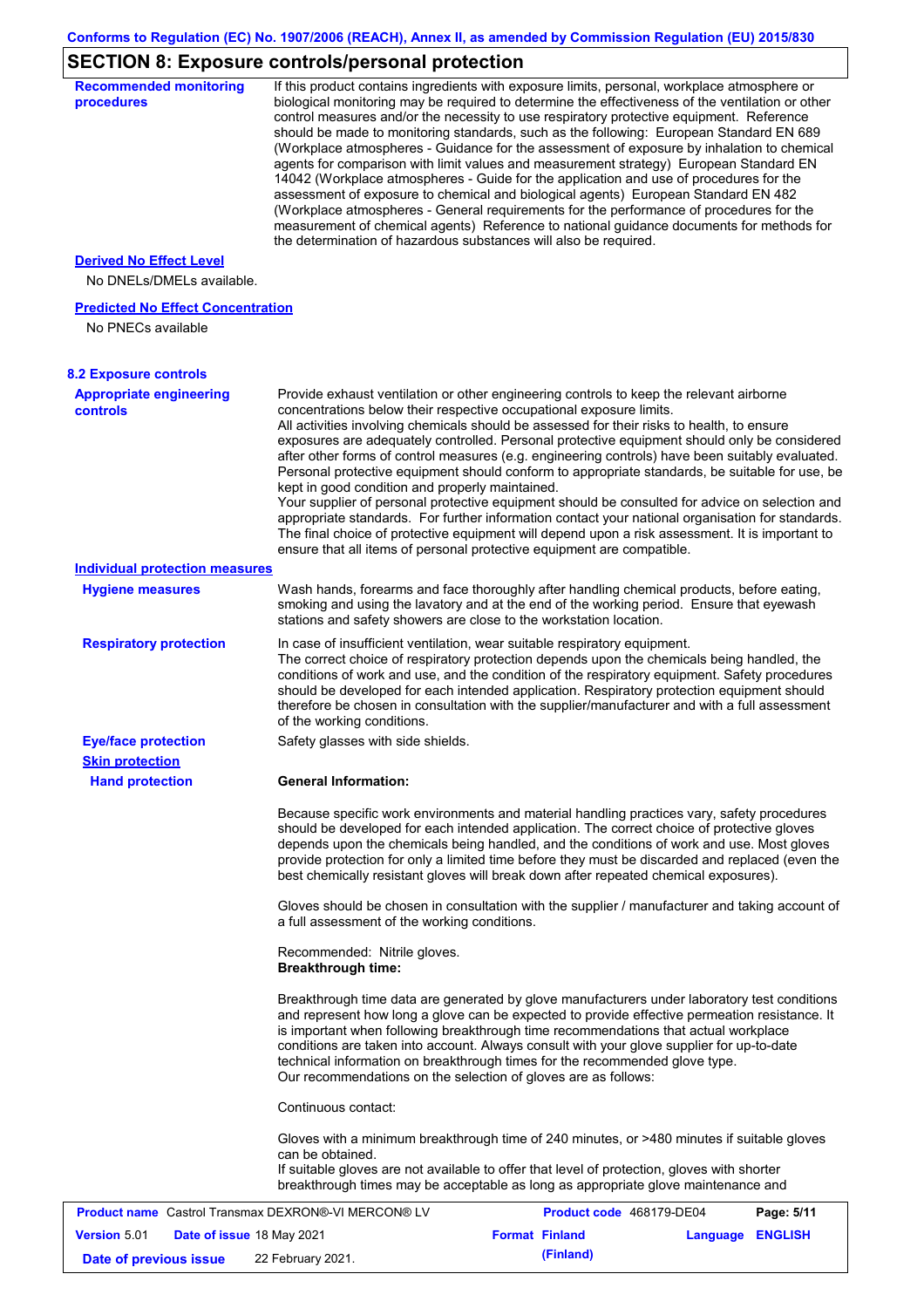# **SECTION 8: Exposure controls/personal protection**

replacement regimes are determined and adhered to.

Short-term / splash protection:

| <b>Glove Thickness:</b><br>For general applications, we recommend gloves with a thickness typically greater than 0.35 mm.<br>It should be emphasised that glove thickness is not necessarily a good predictor of glove<br>resistance to a specific chemical, as the permeation efficiency of the glove will be dependent<br>on the exact composition of the glove material. Therefore, glove selection should also be based<br>on consideration of the task requirements and knowledge of breakthrough times.<br>Glove thickness may also vary depending on the glove manufacturer, the glove type and the<br>glove model. Therefore, the manufacturers' technical data should always be taken into account<br>to ensure selection of the most appropriate glove for the task.<br>Note: Depending on the activity being conducted, gloves of varying thickness may be required<br>for specific tasks. For example:<br>• Thinner gloves (down to 0.1 mm or less) may be required where a high degree of manual<br>dexterity is needed. However, these gloves are only likely to give short duration protection and<br>would normally be just for single use applications, then disposed of.<br>• Thicker gloves (up to 3 mm or more) may be required where there is a mechanical (as well<br>as a chemical) risk i.e. where there is abrasion or puncture potential.<br><b>Skin and body</b><br>Use of protective clothing is good industrial practice.<br>Personal protective equipment for the body should be selected based on the task being<br>performed and the risks involved and should be approved by a specialist before handling this<br>product.<br>Cotton or polyester/cotton overalls will only provide protection against light superficial<br>contamination that will not soak through to the skin. Overalls should be laundered on a regular<br>basis. When the risk of skin exposure is high (e.g. when cleaning up spillages or if there is a<br>risk of splashing) then chemical resistant aprons and/or impervious chemical suits and boots<br>will be required.<br><b>Refer to standards:</b><br>Respiratory protection: EN 529<br>Gloves: EN 420, EN 374<br>Eye protection: EN 166<br>Filtering half-mask: EN 149<br>Filtering half-mask with valve: EN 405<br>Half-mask: EN 140 plus filter<br>Full-face mask: EN 136 plus filter<br>Particulate filters: EN 143<br>Gas/combined filters: EN 14387<br><b>Environmental exposure</b><br>Emissions from ventilation or work process equipment should be checked to ensure they<br>comply with the requirements of environmental protection legislation. In some cases, fume<br><b>controls</b><br>scrubbers, filters or engineering modifications to the process equipment will be necessary to<br>reduce emissions to acceptable levels. |                                                    | Recommended breakthrough times as above.<br>It is recognised that for short-term, transient exposures, gloves with shorter breakthrough times<br>may commonly be used. Therefore, appropriate maintenance and replacement regimes must<br>be determined and rigorously followed. |  |
|----------------------------------------------------------------------------------------------------------------------------------------------------------------------------------------------------------------------------------------------------------------------------------------------------------------------------------------------------------------------------------------------------------------------------------------------------------------------------------------------------------------------------------------------------------------------------------------------------------------------------------------------------------------------------------------------------------------------------------------------------------------------------------------------------------------------------------------------------------------------------------------------------------------------------------------------------------------------------------------------------------------------------------------------------------------------------------------------------------------------------------------------------------------------------------------------------------------------------------------------------------------------------------------------------------------------------------------------------------------------------------------------------------------------------------------------------------------------------------------------------------------------------------------------------------------------------------------------------------------------------------------------------------------------------------------------------------------------------------------------------------------------------------------------------------------------------------------------------------------------------------------------------------------------------------------------------------------------------------------------------------------------------------------------------------------------------------------------------------------------------------------------------------------------------------------------------------------------------------------------------------------------------------------------------------------------------------------------------------------------------------------------------------------------------------------------------------------------------------------------------------------------------------------------------------------------------------------------------------------------------------------------------------------------------------------------------------------------------------------------------------------------------------------------------------------|----------------------------------------------------|----------------------------------------------------------------------------------------------------------------------------------------------------------------------------------------------------------------------------------------------------------------------------------|--|
|                                                                                                                                                                                                                                                                                                                                                                                                                                                                                                                                                                                                                                                                                                                                                                                                                                                                                                                                                                                                                                                                                                                                                                                                                                                                                                                                                                                                                                                                                                                                                                                                                                                                                                                                                                                                                                                                                                                                                                                                                                                                                                                                                                                                                                                                                                                                                                                                                                                                                                                                                                                                                                                                                                                                                                                                                |                                                    |                                                                                                                                                                                                                                                                                  |  |
|                                                                                                                                                                                                                                                                                                                                                                                                                                                                                                                                                                                                                                                                                                                                                                                                                                                                                                                                                                                                                                                                                                                                                                                                                                                                                                                                                                                                                                                                                                                                                                                                                                                                                                                                                                                                                                                                                                                                                                                                                                                                                                                                                                                                                                                                                                                                                                                                                                                                                                                                                                                                                                                                                                                                                                                                                |                                                    |                                                                                                                                                                                                                                                                                  |  |
|                                                                                                                                                                                                                                                                                                                                                                                                                                                                                                                                                                                                                                                                                                                                                                                                                                                                                                                                                                                                                                                                                                                                                                                                                                                                                                                                                                                                                                                                                                                                                                                                                                                                                                                                                                                                                                                                                                                                                                                                                                                                                                                                                                                                                                                                                                                                                                                                                                                                                                                                                                                                                                                                                                                                                                                                                |                                                    |                                                                                                                                                                                                                                                                                  |  |
|                                                                                                                                                                                                                                                                                                                                                                                                                                                                                                                                                                                                                                                                                                                                                                                                                                                                                                                                                                                                                                                                                                                                                                                                                                                                                                                                                                                                                                                                                                                                                                                                                                                                                                                                                                                                                                                                                                                                                                                                                                                                                                                                                                                                                                                                                                                                                                                                                                                                                                                                                                                                                                                                                                                                                                                                                |                                                    |                                                                                                                                                                                                                                                                                  |  |
|                                                                                                                                                                                                                                                                                                                                                                                                                                                                                                                                                                                                                                                                                                                                                                                                                                                                                                                                                                                                                                                                                                                                                                                                                                                                                                                                                                                                                                                                                                                                                                                                                                                                                                                                                                                                                                                                                                                                                                                                                                                                                                                                                                                                                                                                                                                                                                                                                                                                                                                                                                                                                                                                                                                                                                                                                |                                                    |                                                                                                                                                                                                                                                                                  |  |
|                                                                                                                                                                                                                                                                                                                                                                                                                                                                                                                                                                                                                                                                                                                                                                                                                                                                                                                                                                                                                                                                                                                                                                                                                                                                                                                                                                                                                                                                                                                                                                                                                                                                                                                                                                                                                                                                                                                                                                                                                                                                                                                                                                                                                                                                                                                                                                                                                                                                                                                                                                                                                                                                                                                                                                                                                |                                                    |                                                                                                                                                                                                                                                                                  |  |
|                                                                                                                                                                                                                                                                                                                                                                                                                                                                                                                                                                                                                                                                                                                                                                                                                                                                                                                                                                                                                                                                                                                                                                                                                                                                                                                                                                                                                                                                                                                                                                                                                                                                                                                                                                                                                                                                                                                                                                                                                                                                                                                                                                                                                                                                                                                                                                                                                                                                                                                                                                                                                                                                                                                                                                                                                |                                                    |                                                                                                                                                                                                                                                                                  |  |
|                                                                                                                                                                                                                                                                                                                                                                                                                                                                                                                                                                                                                                                                                                                                                                                                                                                                                                                                                                                                                                                                                                                                                                                                                                                                                                                                                                                                                                                                                                                                                                                                                                                                                                                                                                                                                                                                                                                                                                                                                                                                                                                                                                                                                                                                                                                                                                                                                                                                                                                                                                                                                                                                                                                                                                                                                |                                                    |                                                                                                                                                                                                                                                                                  |  |
|                                                                                                                                                                                                                                                                                                                                                                                                                                                                                                                                                                                                                                                                                                                                                                                                                                                                                                                                                                                                                                                                                                                                                                                                                                                                                                                                                                                                                                                                                                                                                                                                                                                                                                                                                                                                                                                                                                                                                                                                                                                                                                                                                                                                                                                                                                                                                                                                                                                                                                                                                                                                                                                                                                                                                                                                                |                                                    |                                                                                                                                                                                                                                                                                  |  |
|                                                                                                                                                                                                                                                                                                                                                                                                                                                                                                                                                                                                                                                                                                                                                                                                                                                                                                                                                                                                                                                                                                                                                                                                                                                                                                                                                                                                                                                                                                                                                                                                                                                                                                                                                                                                                                                                                                                                                                                                                                                                                                                                                                                                                                                                                                                                                                                                                                                                                                                                                                                                                                                                                                                                                                                                                | <b>SECTION 9: Physical and chemical properties</b> |                                                                                                                                                                                                                                                                                  |  |

| <b>Appearance</b>                                          |                 |                          |          |                |
|------------------------------------------------------------|-----------------|--------------------------|----------|----------------|
| <b>Physical state</b>                                      | Liquid.         |                          |          |                |
| <b>Colour</b>                                              | Red.            |                          |          |                |
| <b>Odour</b>                                               | Not available.  |                          |          |                |
| <b>Odour threshold</b>                                     | Not available.  |                          |          |                |
| pH                                                         | Not applicable. |                          |          |                |
| <b>Melting point/freezing point</b>                        | Not available.  |                          |          |                |
| Initial boiling point and boiling<br>range                 | Not available.  |                          |          |                |
| <b>Pour point</b>                                          | $-51 °C$        |                          |          |                |
| <b>Product name</b> Castrol Transmax DEXRON®-VI MERCON® LV |                 | Product code 468179-DE04 |          | Page: 6/11     |
| <b>Version 5.01</b><br>Date of issue 18 May 2021           |                 | <b>Format Finland</b>    | Language | <b>ENGLISH</b> |
| 22 February 2021.<br>Date of previous issue                |                 | (Finland)                |          |                |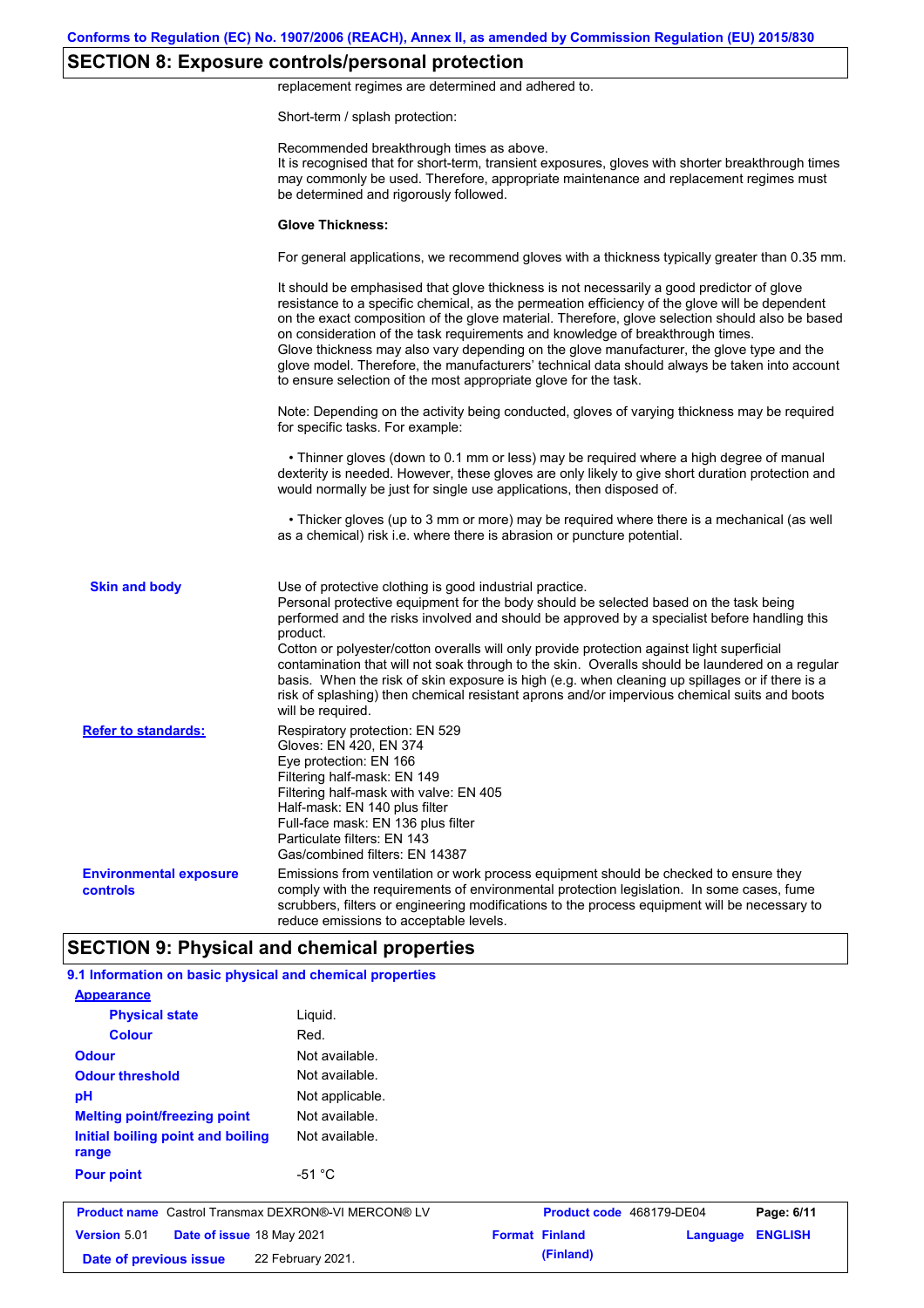# **SECTION 9: Physical and chemical properties**

| <b>Flash point</b>                                     | Open cup: >180°C (>356°F) [Cleveland.]                                                                                                    |
|--------------------------------------------------------|-------------------------------------------------------------------------------------------------------------------------------------------|
| <b>Evaporation rate</b>                                | Not available.                                                                                                                            |
| <b>Flammability (solid, gas)</b>                       | Not available.                                                                                                                            |
| <b>Upper/lower flammability or</b><br>explosive limits | Not available.                                                                                                                            |
| <b>Vapour pressure</b>                                 | Not available.                                                                                                                            |
| <b>Vapour density</b>                                  | Not available.                                                                                                                            |
| <b>Relative density</b>                                | Not available.                                                                                                                            |
| <b>Density</b>                                         | $\leq$ 1000 kg/m <sup>3</sup> (<1 g/cm <sup>3</sup> ) at 15 <sup>°</sup> C                                                                |
| <b>Solubility(ies)</b>                                 | insoluble in water.                                                                                                                       |
| <b>Partition coefficient: n-octanol/</b><br>water      | Not available.                                                                                                                            |
| <b>Auto-ignition temperature</b>                       | Not available.                                                                                                                            |
| <b>Decomposition temperature</b>                       | Not available.                                                                                                                            |
| <b>Viscosity</b>                                       | Kinematic: 29.48 mm <sup>2</sup> /s (29.48 cSt) at 40 $^{\circ}$ C<br>Kinematic: 5.916 mm <sup>2</sup> /s (5.916 cSt) at 100 $^{\circ}$ C |
| <b>Explosive properties</b>                            | Not available.                                                                                                                            |
| <b>Oxidising properties</b>                            | Not available.                                                                                                                            |

### **9.2 Other information**

No additional information.

|                                                   | <b>SECTION 10: Stability and reactivity</b>                                                                                                                             |  |  |
|---------------------------------------------------|-------------------------------------------------------------------------------------------------------------------------------------------------------------------------|--|--|
| <b>10.1 Reactivity</b>                            | No specific test data available for this product. Refer to Conditions to avoid and Incompatible<br>materials for additional information.                                |  |  |
| <b>10.2 Chemical stability</b>                    | The product is stable.                                                                                                                                                  |  |  |
| <b>10.3 Possibility of</b><br>hazardous reactions | Under normal conditions of storage and use, hazardous reactions will not occur.<br>Under normal conditions of storage and use, hazardous polymerisation will not occur. |  |  |
| <b>10.4 Conditions to avoid</b>                   | Avoid all possible sources of ignition (spark or flame).                                                                                                                |  |  |
| 10.5 Incompatible materials                       | No specific data.                                                                                                                                                       |  |  |
| <b>10.6 Hazardous</b><br>decomposition products   | Under normal conditions of storage and use, hazardous decomposition products should not be<br>produced.                                                                 |  |  |

# **SECTION 11: Toxicological information**

| 11.1 Information on toxicological effects                                                                                                                                                                                                                                                                                                                                                                                                                                                  |                                                                                                                             |
|--------------------------------------------------------------------------------------------------------------------------------------------------------------------------------------------------------------------------------------------------------------------------------------------------------------------------------------------------------------------------------------------------------------------------------------------------------------------------------------------|-----------------------------------------------------------------------------------------------------------------------------|
| <b>Acute toxicity estimates</b>                                                                                                                                                                                                                                                                                                                                                                                                                                                            |                                                                                                                             |
| Not available.                                                                                                                                                                                                                                                                                                                                                                                                                                                                             |                                                                                                                             |
| <b>Information on likely</b><br>routes of exposure                                                                                                                                                                                                                                                                                                                                                                                                                                         | Routes of entry anticipated: Dermal, Inhalation.                                                                            |
| <b>Potential acute health effects</b>                                                                                                                                                                                                                                                                                                                                                                                                                                                      |                                                                                                                             |
| <b>Inhalation</b>                                                                                                                                                                                                                                                                                                                                                                                                                                                                          | Exposure to decomposition products may cause a health hazard. Serious effects may be<br>delayed following exposure.         |
| <b>Ingestion</b>                                                                                                                                                                                                                                                                                                                                                                                                                                                                           | No known significant effects or critical hazards.                                                                           |
| <b>Skin contact</b>                                                                                                                                                                                                                                                                                                                                                                                                                                                                        | No known significant effects or critical hazards.                                                                           |
| <b>Eye contact</b>                                                                                                                                                                                                                                                                                                                                                                                                                                                                         | No known significant effects or critical hazards.                                                                           |
|                                                                                                                                                                                                                                                                                                                                                                                                                                                                                            | Symptoms related to the physical, chemical and toxicological characteristics                                                |
| <b>Inhalation</b>                                                                                                                                                                                                                                                                                                                                                                                                                                                                          | May be harmful by inhalation if exposure to vapour, mists or fumes resulting from thermal<br>decomposition products occurs. |
| <b>Ingestion</b>                                                                                                                                                                                                                                                                                                                                                                                                                                                                           | No specific data.                                                                                                           |
| <b>Skin contact</b>                                                                                                                                                                                                                                                                                                                                                                                                                                                                        | No specific data.                                                                                                           |
| Eye contact                                                                                                                                                                                                                                                                                                                                                                                                                                                                                | No specific data.                                                                                                           |
|                                                                                                                                                                                                                                                                                                                                                                                                                                                                                            | Delayed and immediate effects as well as chronic effects from short and long-term exposure                                  |
|                                                                                                                                                                                                                                                                                                                                                                                                                                                                                            |                                                                                                                             |
| $\blacksquare$ $\blacksquare$ $\blacksquare$ $\blacksquare$ $\blacksquare$ $\blacksquare$ $\blacksquare$ $\blacksquare$ $\blacksquare$ $\blacksquare$ $\blacksquare$ $\blacksquare$ $\blacksquare$ $\blacksquare$ $\blacksquare$ $\blacksquare$ $\blacksquare$ $\blacksquare$ $\blacksquare$ $\blacksquare$ $\blacksquare$ $\blacksquare$ $\blacksquare$ $\blacksquare$ $\blacksquare$ $\blacksquare$ $\blacksquare$ $\blacksquare$ $\blacksquare$ $\blacksquare$ $\blacksquare$ $\blacks$ |                                                                                                                             |

|                        | <b>Product name</b> Castrol Transmax DEXRON®-VI MERCON® LV | <b>Product code</b> 468179-DE04 |                  | Page: 7/11 |
|------------------------|------------------------------------------------------------|---------------------------------|------------------|------------|
| <b>Version 5.01</b>    | <b>Date of issue 18 May 2021</b>                           | <b>Format Finland</b>           | Language ENGLISH |            |
| Date of previous issue | 22 February 2021.                                          | (Finland)                       |                  |            |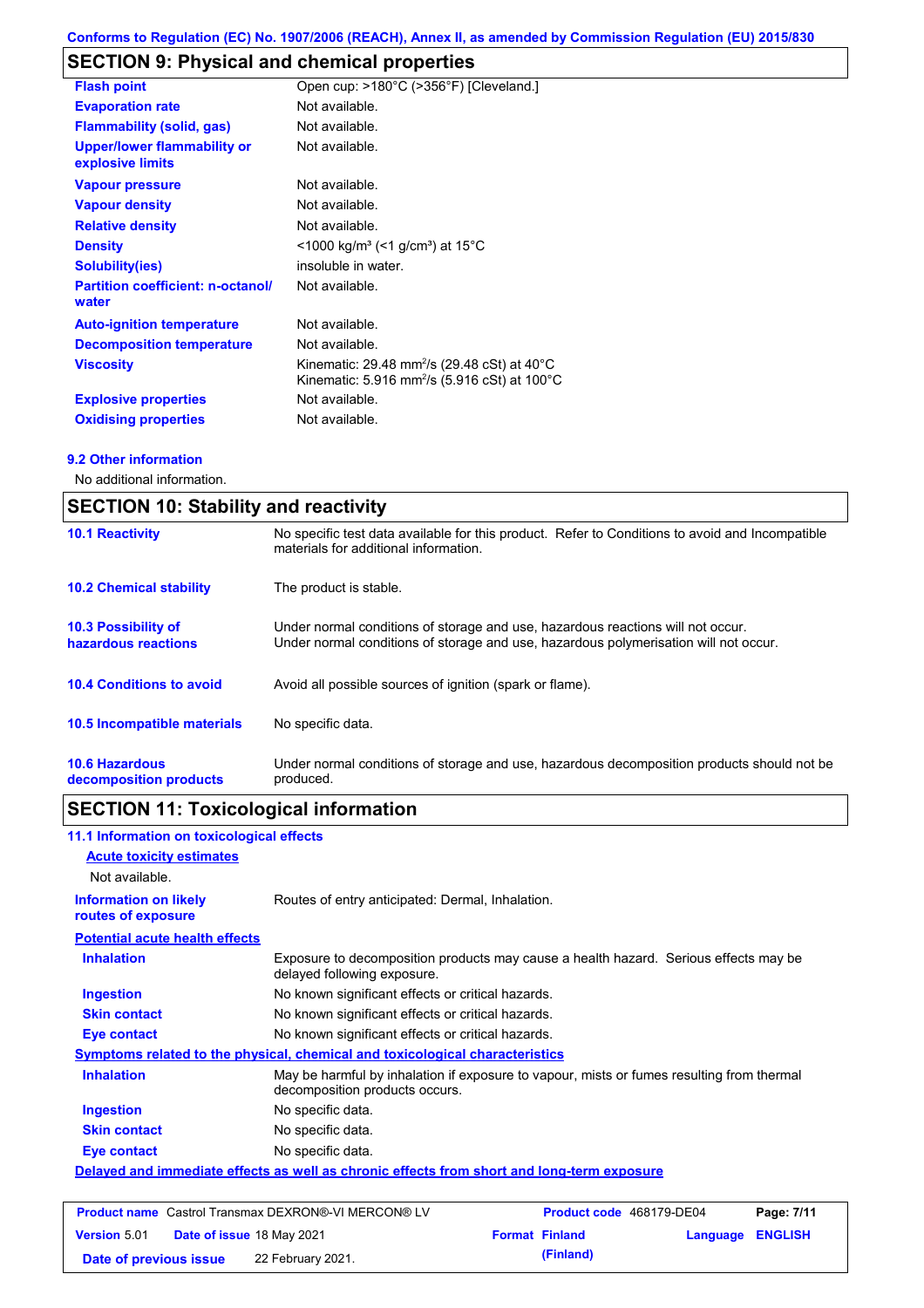## **SECTION 11: Toxicological information**

| <b>Inhalation</b>                       | Overexposure to the inhalation of airborne droplets or aerosols may cause irritation of the<br>respiratory tract. |
|-----------------------------------------|-------------------------------------------------------------------------------------------------------------------|
| <b>Ingestion</b>                        | Ingestion of large quantities may cause nausea and diarrhoea.                                                     |
| <b>Skin contact</b>                     | Prolonged or repeated contact can defat the skin and lead to irritation and/or dermatitis.                        |
| Eye contact                             | Potential risk of transient stinging or redness if accidental eye contact occurs.                                 |
| <b>Potential chronic health effects</b> |                                                                                                                   |
| <b>General</b>                          | No known significant effects or critical hazards.                                                                 |
| <b>Carcinogenicity</b>                  | No known significant effects or critical hazards.                                                                 |
| <b>Mutagenicity</b>                     | No known significant effects or critical hazards.                                                                 |
| <b>Developmental effects</b>            | No known significant effects or critical hazards.                                                                 |
| <b>Fertility effects</b>                | No known significant effects or critical hazards.                                                                 |

# **SECTION 12: Ecological information**

```
12.1 Toxicity
```
**Environmental hazards** Not classified as dangerous

Based on data available for this or related materials. Product not classified for environmental effects.

### **12.2 Persistence and degradability**

Expected to be biodegradable.

### **12.3 Bioaccumulative potential**

This product is not expected to bioaccumulate through food chains in the environment.

| <b>12.4 Mobility in soil</b>                                  |                                                                      |
|---------------------------------------------------------------|----------------------------------------------------------------------|
| <b>Soil/water partition</b><br>coefficient (K <sub>oc</sub> ) | Not available.                                                       |
| <b>Mobility</b>                                               | Spillages may penetrate the soil causing ground water contamination. |

#### **12.5 Results of PBT and vPvB assessment**

Product does not meet the criteria for PBT or vPvB according to Regulation (EC) No. 1907/2006, Annex XIII.

| Spills may form a film on water surfaces causing physical damage to organisms. Oxygen<br><b>Other ecological information</b><br>transfer could also be impaired. | 12.6 Other adverse effects |  |
|------------------------------------------------------------------------------------------------------------------------------------------------------------------|----------------------------|--|
|                                                                                                                                                                  |                            |  |

## **SECTION 13: Disposal considerations**

| <b>13.1 Waste treatment methods</b> |                                                                                                                                                                      |
|-------------------------------------|----------------------------------------------------------------------------------------------------------------------------------------------------------------------|
| <b>Product</b>                      |                                                                                                                                                                      |
| <b>Methods of disposal</b>          | Where possible, arrange for product to be recycled. Dispose of via an authorised person/<br>licensed waste disposal contractor in accordance with local regulations. |
| <b>Hazardous waste</b>              | Yes.                                                                                                                                                                 |
| Fourniers prests established (FINAN |                                                                                                                                                                      |

### **European waste catalogue (EWC)**

| Waste code | <b>Waste designation</b>                                        |
|------------|-----------------------------------------------------------------|
| 13 02 05*  | mineral-based non-chlorinated engine, gear and lubricating oils |

However, deviation from the intended use and/or the presence of any potential contaminants may require an alternative waste disposal code to be assigned by the end user.

| <b>Packaging</b>           |                                                                                                                                                                                                                                         |
|----------------------------|-----------------------------------------------------------------------------------------------------------------------------------------------------------------------------------------------------------------------------------------|
| <b>Methods of disposal</b> | Where possible, arrange for product to be recycled. Dispose of via an authorised person/<br>licensed waste disposal contractor in accordance with local regulations.                                                                    |
| <b>Special precautions</b> | This material and its container must be disposed of in a safe way. Empty containers or liners<br>may retain some product residues. Avoid dispersal of spilt material and runoff and contact with<br>soil, waterways, drains and sewers. |
| <b>References</b>          | Commission 2014/955/EU<br>Directive 2008/98/EC                                                                                                                                                                                          |

| <b>Product name</b> Castrol Transmax DEXRON®-VI MERCON® LV |  |                                  | <b>Product code</b> 468179-DE04 |                       | Page: 8/11              |  |
|------------------------------------------------------------|--|----------------------------------|---------------------------------|-----------------------|-------------------------|--|
| <b>Version 5.01</b>                                        |  | <b>Date of issue 18 May 2021</b> |                                 | <b>Format Finland</b> | <b>Language ENGLISH</b> |  |
| Date of previous issue                                     |  | 22 February 2021.                |                                 | (Finland)             |                         |  |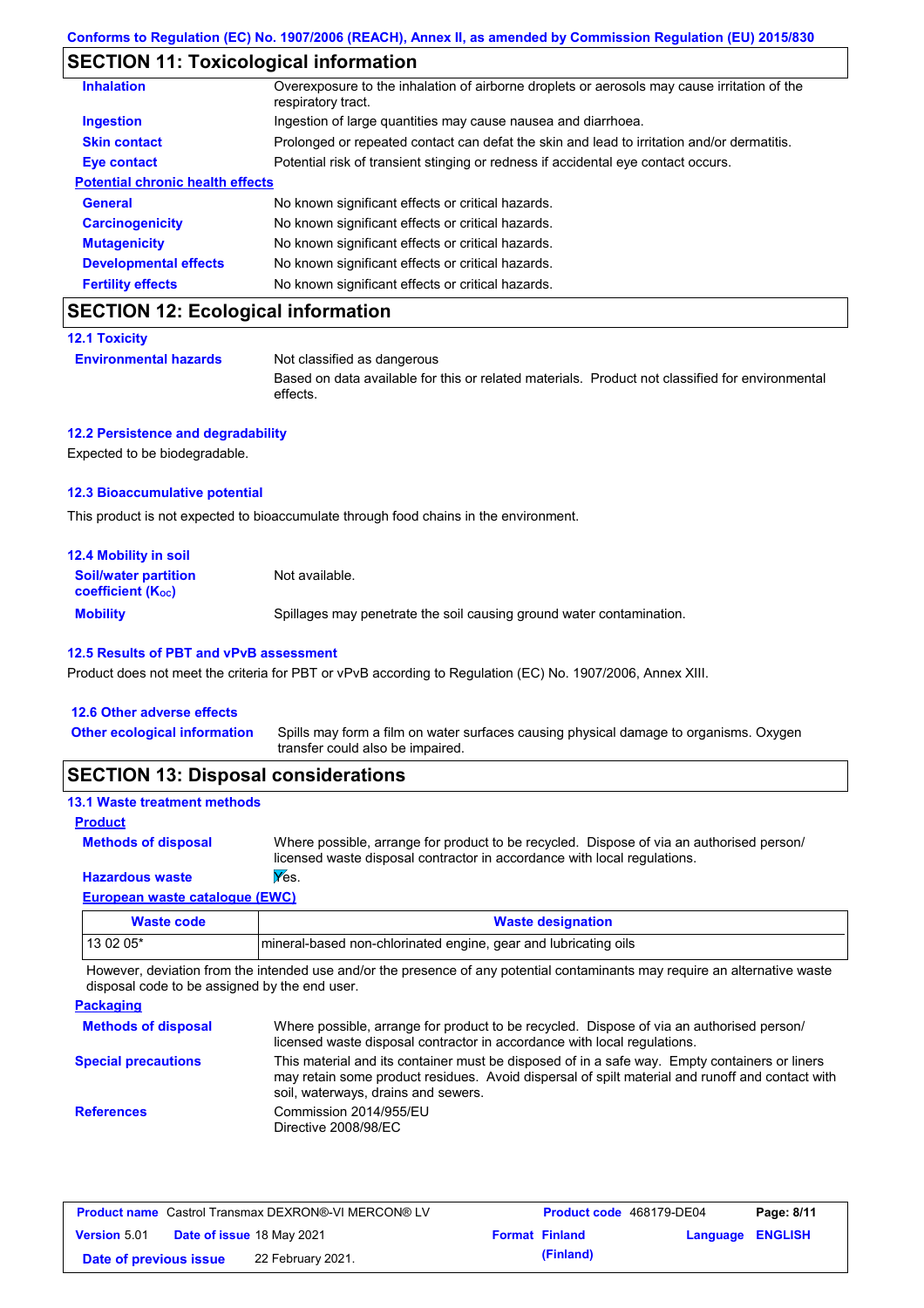#### - - - - - - - - - Not regulated. Not regulated. Not regulated. - - - **SECTION 14: Transport information ADR/RID IMDG IATA 14.1 UN number 14.2 UN proper shipping name 14.3 Transport hazard class(es) 14.4 Packing group ADN Additional information 14.5 Environmental hazards** No. 1988 | No. 1989 | No. 1989 | No. 1989 | No. 1989 | No. 1989 | No. 1989 | No. 1989 | No. 1989 | No. 1989 | Not regulated. - -<br>No. - -

**14.6 Special precautions for user** Not available.

**14.7 Transport in bulk according to IMO instruments**

**Version** 5.01

Not available.

## **SECTION 15: Regulatory information**

**Other regulations REACH Status** The company, as identified in Section 1, sells this product in the EU in compliance with the current requirements of REACH. **15.1 Safety, health and environmental regulations/legislation specific for the substance or mixture EU Regulation (EC) No. 1907/2006 (REACH) Annex XIV - List of substances subject to authorisation Substances of very high concern** None of the components are listed. At least one component is not listed. At least one component is not listed in DSL but all such components are listed in NDSL. All components are listed or exempted. At least one component is not listed. All components are active or exempted. At least one component is not listed. All components are listed or exempted. **United States inventory (TSCA 8b) Australia inventory (AICS) Canada inventory China inventory (IECSC) Japan inventory (ENCS) Korea inventory (KECI) Philippines inventory (PICCS) Taiwan Chemical Substances Inventory (TCSI)** All components are listed or exempted. **Ozone depleting substances (1005/2009/EU)** Not listed. **Prior Informed Consent (PIC) (649/2012/EU)** None of the components are listed. **Annex XIV EU Regulation (EC) No. 1907/2006 (REACH) Annex XVII - Restrictions on the manufacture, placing on the market and use of certain dangerous substances, mixtures and articles** Not applicable. **Product name** Castrol Transmax DEXRON®-VI MERCON® LV **Product code** 468179-DE04 **Page: 9/11** |

**Date of issue** 18 May 2021 **Format Finland Language ENGLISH Date of previous issue (Finland)** 22 February 2021.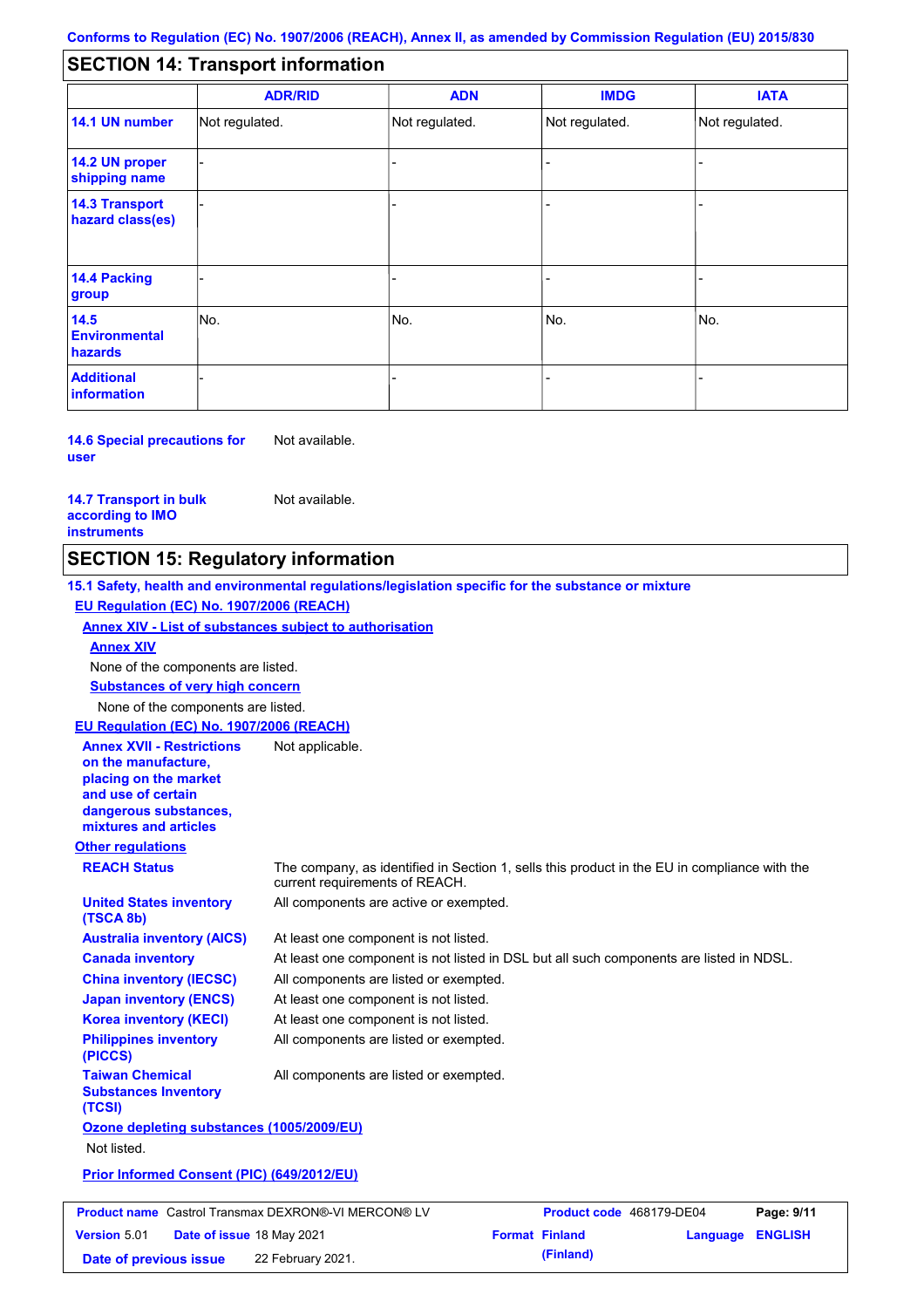# **SECTION 15: Regulatory information**

Not listed.

**EU - Water framework directive - Priority substances**

None of the components are listed.

**Seveso Directive**

This product is not controlled under the Seveso Directive.

| <b>15.2 Chemical safety</b> | A Chemical Safety Assessment has been carried out for one or more of the substances within  |
|-----------------------------|---------------------------------------------------------------------------------------------|
| assessment                  | this mixture. A Chemical Safety Assessment has not been carried out for the mixture itself. |

## **SECTION 16: Other information**

| <b>Abbreviations and acronyms</b> | ADN = European Provisions concerning the International Carriage of Dangerous Goods by               |
|-----------------------------------|-----------------------------------------------------------------------------------------------------|
|                                   | <b>Inland Waterway</b>                                                                              |
|                                   | ADR = The European Agreement concerning the International Carriage of Dangerous Goods by<br>Road    |
|                                   | $ATE = Acute Toxicity Estimate$                                                                     |
|                                   | BCF = Bioconcentration Factor                                                                       |
|                                   | CAS = Chemical Abstracts Service                                                                    |
|                                   | CLP = Classification, Labelling and Packaging Regulation [Regulation (EC) No. 1272/2008]            |
|                                   | CSA = Chemical Safety Assessment                                                                    |
|                                   | CSR = Chemical Safety Report                                                                        |
|                                   | DMEL = Derived Minimal Effect Level                                                                 |
|                                   | DNEL = Derived No Effect Level                                                                      |
|                                   | EINECS = European Inventory of Existing Commercial chemical Substances                              |
|                                   | ES = Exposure Scenario                                                                              |
|                                   | EUH statement = CLP-specific Hazard statement                                                       |
|                                   | EWC = European Waste Catalogue                                                                      |
|                                   | GHS = Globally Harmonized System of Classification and Labelling of Chemicals                       |
|                                   | IATA = International Air Transport Association                                                      |
|                                   | IBC = Intermediate Bulk Container                                                                   |
|                                   | IMDG = International Maritime Dangerous Goods                                                       |
|                                   | LogPow = logarithm of the octanol/water partition coefficient                                       |
|                                   | MARPOL = International Convention for the Prevention of Pollution From Ships, 1973 as               |
|                                   | modified by the Protocol of 1978. ("Marpol" = marine pollution)                                     |
|                                   | OECD = Organisation for Economic Co-operation and Development                                       |
|                                   | PBT = Persistent, Bioaccumulative and Toxic                                                         |
|                                   | <b>PNEC = Predicted No Effect Concentration</b>                                                     |
|                                   | REACH = Registration, Evaluation, Authorisation and Restriction of Chemicals Regulation             |
|                                   | [Regulation (EC) No. 1907/2006]                                                                     |
|                                   | RID = The Regulations concerning the International Carriage of Dangerous Goods by Rail              |
|                                   | RRN = REACH Registration Number                                                                     |
|                                   | SADT = Self-Accelerating Decomposition Temperature                                                  |
|                                   | SVHC = Substances of Very High Concern                                                              |
|                                   | STOT-RE = Specific Target Organ Toxicity - Repeated Exposure                                        |
|                                   | STOT-SE = Specific Target Organ Toxicity - Single Exposure                                          |
|                                   | TWA = Time weighted average<br>$UN = United Nations$                                                |
|                                   | UVCB = Complex hydrocarbon substance                                                                |
|                                   | VOC = Volatile Organic Compound                                                                     |
|                                   | vPvB = Very Persistent and Very Bioaccumulative                                                     |
|                                   | Varies = may contain one or more of the following 64741-88-4 / RRN 01-2119488706-23,                |
|                                   | 64741-89-5 / RRN 01-2119487067-30, 64741-95-3 / RRN 01-2119487081-40, 64741-96-4/ RRN               |
|                                   | 01-2119483621-38, 64742-01-4 / RRN 01-2119488707-21, 64742-44-5 / RRN                               |
|                                   | 01-2119985177-24, 64742-45-6, 64742-52-5 / RRN 01-2119467170-45, 64742-53-6 / RRN                   |
|                                   | 01-2119480375-34, 64742-54-7 / RRN 01-2119484627-25, 64742-55-8 / RRN                               |
|                                   | 01-2119487077-29, 64742-56-9 / RRN 01-2119480132-48, 64742-57-0 / RRN                               |
|                                   | 01-2119489287-22, 64742-58-1, 64742-62-7 / RRN 01-2119480472-38, 64742-63-8,                        |
|                                   | 64742-65-0 / RRN 01-2119471299-27, 64742-70-7 / RRN 01-2119487080-42, 72623-85-9 /                  |
|                                   | RRN 01-2119555262-43, 72623-86-0 / RRN 01-2119474878-16, 72623-87-1 / RRN                           |
|                                   | 01-2119474889-13                                                                                    |
|                                   | Description used to device the classification essentian to Depulation (EO) No. 4979/9000 [O] DIOU01 |

**Procedure used to derive the classification according to Regulation (EC) No. 1272/2008 [CLP/GHS]**

| <b>Classification</b>                                                          |                           | <b>Justification</b>                                                                                                                       |  |  |
|--------------------------------------------------------------------------------|---------------------------|--------------------------------------------------------------------------------------------------------------------------------------------|--|--|
| Not classified.                                                                |                           |                                                                                                                                            |  |  |
| <b>Full text of abbreviated H</b><br>H304<br>H319<br><b>statements</b><br>H413 |                           | May be fatal if swallowed and enters airways.<br>Causes serious eye irritation.<br>May cause long lasting harmful effects to aquatic life. |  |  |
| <b>Product name</b> Castrol Transmax DEXRON®-VI MERCON® LV                     |                           | Product code 468179-DE04<br>Page: 10/11                                                                                                    |  |  |
| <b>Version 5.01</b>                                                            | Date of issue 18 May 2021 | <b>Format Finland</b><br><b>ENGLISH</b><br>Language                                                                                        |  |  |
| Date of previous issue                                                         | 22 February 2021.         | (Finland)                                                                                                                                  |  |  |